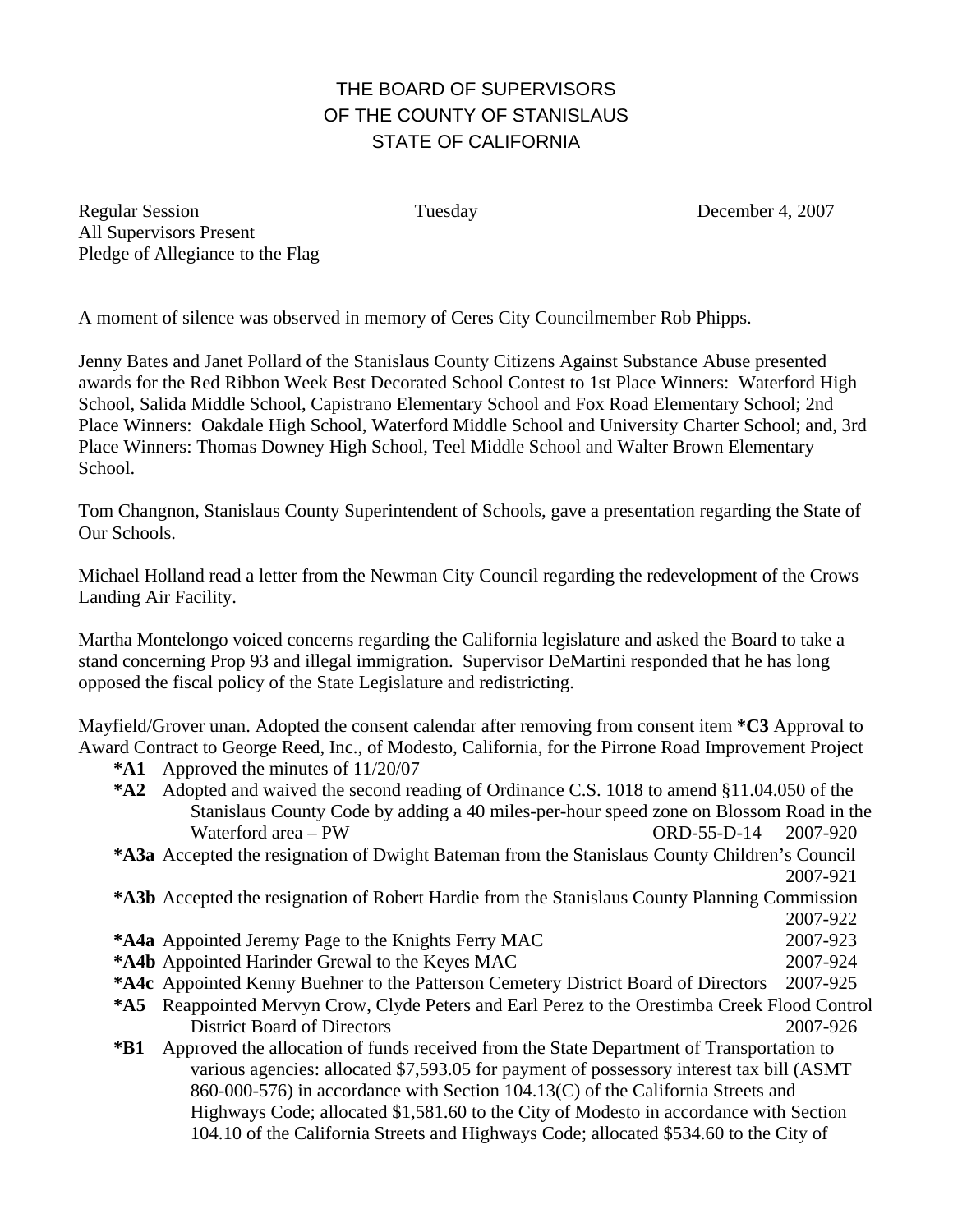Ceres in accordance with Section 104.10 of the California Streets and Highways Code; and, allocated \$18,389.82 to the County Road Fund in accordance with Section 104.10 of the California Streets and Highways Code limiting its spending to mass transit or streets and highway purposes - Auditor-Controller 2007-927

- **\*B2** Accepted the Stanislaus County Treasury Pool's October 2007 Monthly Investment Report as prepared by the Treasurer Tax-Collector's Office and reviewed for conformity with the Stanislaus County Treasury Pool Investment Policy by the Treasurer-Tax Collector and has been distributed to the Stanislaus County Treasury Pool Oversight Committee; and, authorized the Chairman to sign on behalf of the Board of Supervisors that the report has been reviewed and accepted – T/TC 2007-928
- **\*B3** Approved the contracts and/or agreements for various services with cumulative totals over \$100,000 - CEO2007-929
- **\*B4** Approved receiving additional funds in the amount of \$857 from the California Integrated Waste Management Board for the 13th Cycle Used Oil Block Grant; authorized the Director of DER, or her designee, to sign the 13th Cycle Used Oil Block Grant with the California Integrated Waste Management Board accepting the additional grant reimbursement amount, for a revised total grant amount of \$78,787; and, directed the Auditor-Controller to increase appropriations and estimated revenue in the amount of \$857 as detailed in the Budget Journal Form – DER 2007-930
- **\*B5** Approved the award of the bid to Vericor LLC for the purchase of the Alternate Care Site trailers and equipment; and, authorized the GSA Purchasing Agent to award the bid and issue the purchase order to Vericor LLC – OES 2007-931
- **\*B6** Authorized the expenditure of Public Facility Fees for the purchase of project management software for the Office of Emergency Services and Fire Warden's Office; and, directed the Auditor-Controller to increase appropriations and estimated revenue in the amount of \$13,000 from Public Facility Fees as detailed in the Budget Journal Form – OES M-64-H-3 2007-932

- **\*B7** Authorized the Sheriff and Chief Probation Officer to establish involuntary home detention programs for misdemeanor offenders committed to the County Jail or other County correctional facilities, granted probation, or inmates participating in a work furlough program; and, authorized the Sheriff and Chief Probation Officer to establish the rules and regulations under which the involuntary home detention program may operate - Sheriff and Probation 2007-933
- **\*B8** Authorized the Sheriff to finalize the agreement with the Superior Court for the Sheriff to provide Court Security Services for the Court; directed the Auditor-Controller to increase estimated revenue and expense appropriations in the amount of \$604,789, according to the budget journal; amended the Salary and Position Allocation Resolution to reflect the recommended changes as outlined in the staffing impacts, effective the start of the first pay period after Board approval; and, authorized the CEO and Sheriff to sign the agreement and any and all additional documents to implement this agreement – Sheriff 2007-934
- **\*B9** Approved the biennial revisions to the by-laws of the Stanislaus County Employees' Retirement Association (StanCERA) as approved by the Board of Retirement on 10/10/07 BD-36-A-16 2007-935
- **\*B10** Accepted the Annual Reports for the County of Stanislaus Tobacco Endowment Funds Series 2002 and Series 2006 for fiscal year ending 06/30/07; and, authorized the Chairman to sign on behalf of the Board that the reports have been reviewed and accepted - Treasurer-Tax Collector 2007-936
- **\*B11** Accepted the FY 2007-2008 Grant from the Department of Insurance for the District Attorney's Office Automobile Insurance Fraud Program totaling \$186,912; authorized the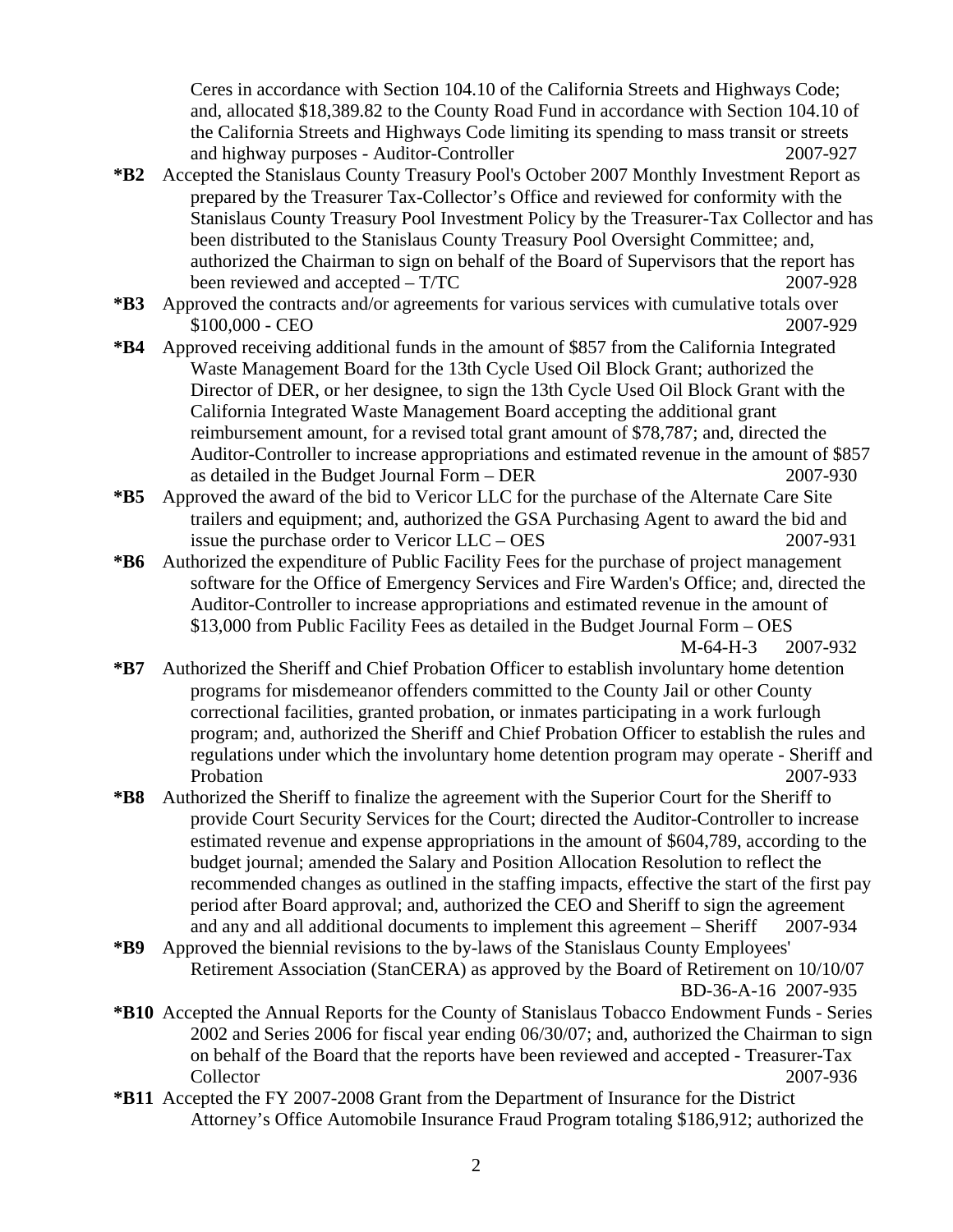DA to sign the grant award agreement including any extensions or amendments; and, approved a formal resolution as required by the State to receive this grant funding – DA 2007-937

- **\*B12** Authorized the Chairman to sign letters of support to secure funding for the Dos Rios Ranch Land Protection and Habitat Restoration Project at the confluence of the lower Tuolumne River and the San Joaquin River, and to support the expansion of the San Joaquin River National Wildlife Refuge to include the Dos Rios Ranch – CEO 2007-938
- **\*B13** Approved the closure of County Offices on 12/24/07 for the full day rather than the half-day provided for in County Ordinance 3.48.010; and, approved for employees, not otherwise required to work to fulfill State Mandate responsibilities, the provision of essential local services, or other exigent circumstances, to be given the option to work in their assigned duties, take vacation or compensatory time off on  $12/24/07$ , for the half-day period – CEO 2007-939
- **\*B14** Authorized staff to issue a RFQ-P for Code Review Services relating to Capital Projects; authorized staff to issue a RFQ-P for Estimating Services relating to Capital Projects; and, directed the staff to return to the Board of Supervisors for final contract recommendations for these two services – CEO 2007-940
- **\*C1** Approved the purchase agreement to acquire road right-of-way for the Geer Road at Whitmore Avenue Intersection Project, parcel owners Roxie & Gwyneth R. Bavaro, APN: 018-055- 002; authorized the Chairman to execute the agreement; directed the Auditor-Controller to increase appropriations and estimated revenue for the Geer Road at Whitmore Avenue Intersection Improvement Project by \$16,500 per the financial transaction sheet; and, directed the Auditor-Controller to issue a warrant in the total amount of \$16,500, payable to Fidelity National Title Company, for the purchase amount of \$15,000 and \$1,500 for estimated escrow fees and title insurance – PW 2007-941
- **\*C2** Approved the purchase agreement to acquire road right-of-way for the Geer Road at Whitmore Avenue Intersection Improvement Project, parcel owner Turlock Irrigation District, APN: 018-010-024; authorized the Chairman to execute the agreement; directed the Auditor-Controller to increase appropriations and estimated revenue for the Geer Road at Whitmore Avenue Intersection Improvement Project by \$67,500 per the financial transaction sheet; and, directed the Auditor-Controller to issue a warrant in the total amount of \$67,500, payable to Fidelity National Title Company, for the purchase amount of \$66,000 and \$1,500 for estimated escrow fees and title insurance – PW 2007-942
- **\*D1** Set a public hearing on 12/18/07, at 6:45 p.m., to consider GPA #2007-01 and the introduction, waiving of the reading and adoption of Ordinance Amendment Application #2007-02 - Agricultural Element Update of the Stanislaus County General Plan; and, Stanislaus County Williamson Act Uniform Rules Update, a request to consider a recommendation to the Board of Supervisors for adoption of an update of the Agricultural Element of the Stanislaus County General Plan, an ordinance amendment to the Stanislaus County Zoning Ordinance, and an update to the Stanislaus County Williamson Act Uniform Rules; the purpose of the Agricultural Element is to promote and protect local agriculture through the adoption of policies designed to achieve three main goals: 1) strengthen the agricultural sector of our economy, 2) conserve our agricultural lands for agricultural use, and 3) protect the natural resources to sustain agriculture in Stanislaus County. The update to the Agricultural Element focuses on the need to address impacts to agricultural land and the natural resources needed to support local agriculture and changes which have occurred as a result of the policies adopted in the current element; the update includes an amendment to Chapter 21.12 - Definitions, Chapter 21.20 - General Agriculture District (A-2), and Chapter 21.100 - Staff Approval Permits of the Stanislaus County Zoning Ordinance; the ordinance amendment will serve to primarily implement the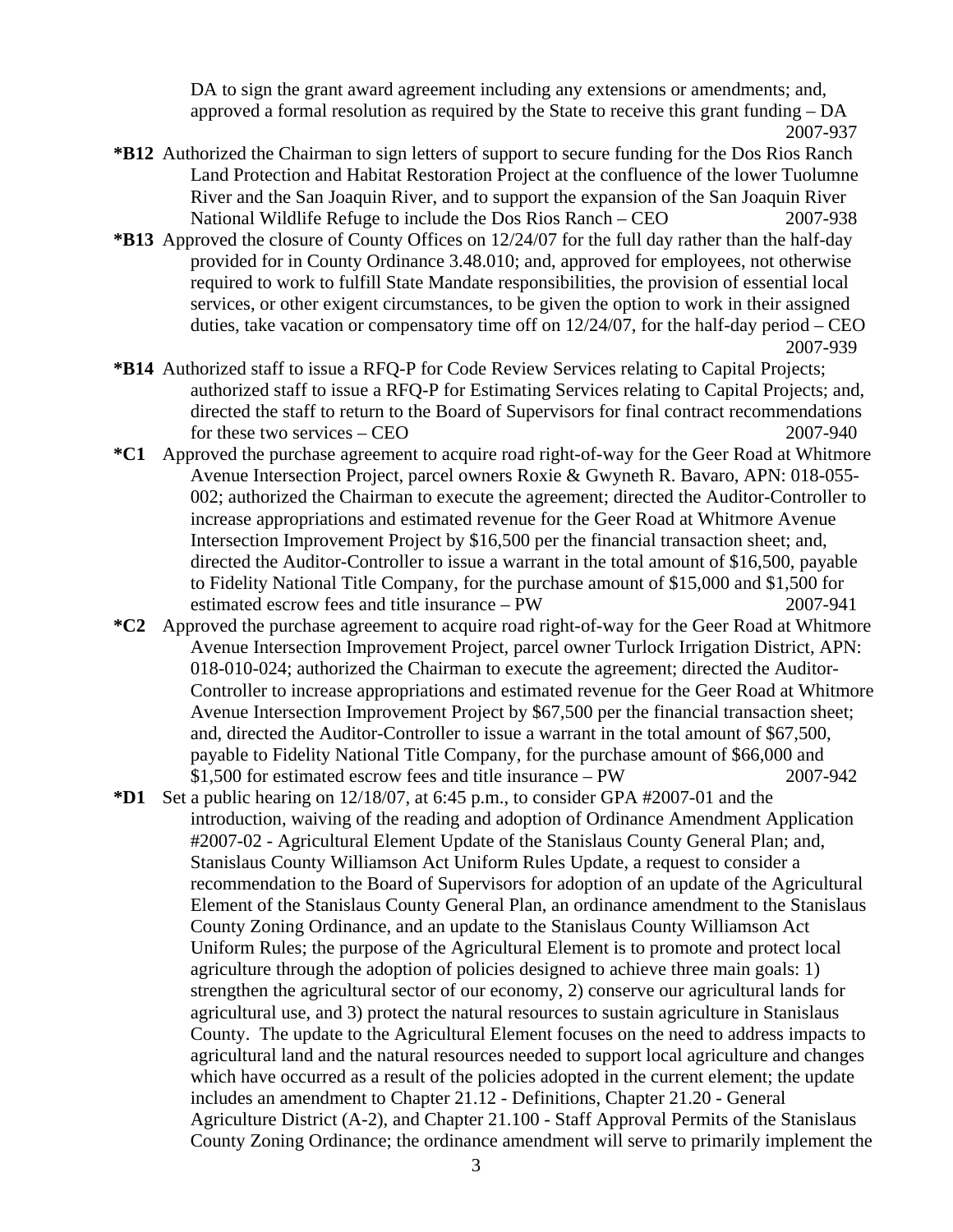policies and implementation measures of the Updated Agricultural Element; the ordinance amendment will also modify the permit requirement for development of a single-family dwelling on parcels less than 20-acres in size in the A-2-40 and -160 (General Agriculture) zoning district and add `shelling' to the list of Tier One uses in the A-2 zoning district; and, the update to the Williamson Act Uniform Rules reflects the overall revisions and modifications, which have been identified as part of the Agricultural Element Update process – Planning ORD-55-E-1 2007-943

- **\*D2** Set a pubic hearing on 12/18/07, at 6:40 p.m., to consider GPA #2006-07 and Rezone Application #2006-11, Belaski Repair Shop, a request to rezone and amend the General Plan on a 1.54 acre parcel from A-2-40 (General Agriculture) to PD (Planned Development) to authorize and legalize an existing, non-permitted, vehicle repair shop and approval of a conversion of an existing 2,400 square foot agricultural shop/building for the purposes of conducting full-service vehicle repair, located at 2306 Gondring Road, east of Central Avenue, in the Ceres area (APN: 041-014-028) – Planning
	- ORD-55-D-15 2007-944
- **\*D3** Approved the 2008 Williamson Act Contracts; authorized the Chairman to sign contracts; and directed the Clerk of the Board to forward the contracts to the Clerk-Recorder's Office prior to  $1/1/08$  for recording – Planning 2007-945

Mayfield/Monteith (4-0)(Grover abstained) **\*C3** Awarded contract in the amount of \$449,982.95 to George Reed, Inc., of Modesto, CA, for the construction of the Pirrone Road Improvement Project; authorized the Director of Public Works to execute a contract with George Reed, Inc., for \$449,982.95 and to sign necessary documents; authorized the Director of Public Works to execute change orders in accordance with Public Contract Code, §20142; and, upon project completion, authorized the Director of Public Works to accept the completed improvements and perform all necessary closeout activities - PW 2007-946

Grover/Mayfield unan. **B15** Approved the County's FY 2007-2008 Preliminary Capital Improvement Plan; directed staff to submit the Preliminary Capital Improvement Plan to the County Planning Commission for findings of General Plan consistency; and, authorized staff to proceed with all the steps necessary to prepare the Preliminary Capital Improvement Plan for the Board's final consideration and adoption – CEO 2007-947

**Corr 1** Referred to the Department of Parks and Recreation and the Fish and Wildlife Committee, a letter from the State of California Fish and Game Commission regarding the continuation notice of proposed regulatory action relative to the methods authorized for taking big game and methods of take for nongame birds and nongame mammals per Sections 353 and 475 of Title 14, California Code of Regulations.

**Corr 2** Referred to the CEO and the Crows Land Air Facility Steering Committee, a letter from the City of Newman regarding the plans for the Crows Landing Air Base.

**Corr 3** Authorized the Chairman to send a letter to Modesto City Schools supporting their request in designating the new Joseph A. Gregori High School and surrounding properties as "Salida, CA 95368".

**Corr 4** Referred to the CEO-Risk Management Division, a copy of the California State Association of Counties Excess Insurance Authority Annual Report 2007.

**Corr 5** Acknowledged receipt of claims and referred to the CEO-Risk Management Division the following claims: Cynthia Darmstandler; David Tubera; Bobby Joe Stanfill; Adelmo Calderon; Daniel Gregory Pereira; and, Kelly Muniz.